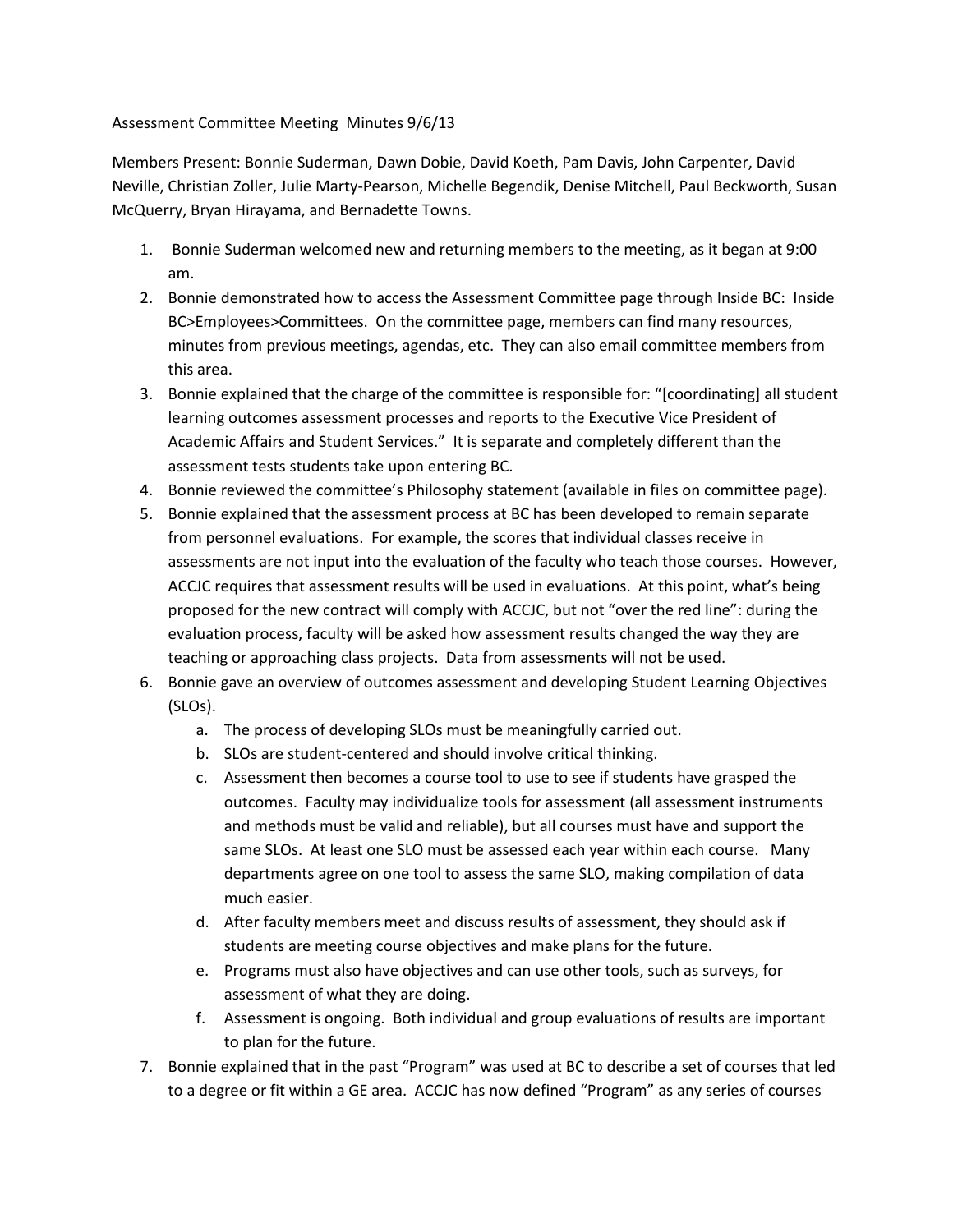that results with a degree or certificate. BC sends an annual assessment report to ACCJC ; Bonnie usually completes this.

- 8. Bonnie noted the different levels of assessment:
	- a. Course level: Every course has student-centered, measurable SLOs that require critical thinking. These SLOs are input to Curricunet for Curriculum Committee review. A small group of Assessment Committee members will work to evaluate the submitted SLOs during the curriculum process this school year. David Neville and John Carpenter volunteered to participate in this activity.
	- b. Program level: Program Level Outcomes (PLOs) are also measurable. Programs hand in reports in the spring, usually in April, and can use the information gathered in their Program Review report to request new equipment purchases or personnel positions.
	- c. Institutional level: This covers all students and is more difficult to assess. In the past the CCSSE instrument was used, and plans are to continue using it every 3 years. In the meantime, BC is looking for a faculty member to oversee this area, with .2 release time, and develop ways to determine if BC is meeting student needs.
- 9. Institutional Projects
	- a. Student Engagement: The CCSSE given a few years ago determined that student effort was a big problem at BC. Two years ago a think tank came together on campus and researched student effort and engagement. They planned and held a district-wide conference, with keynote speaker Elizabeth Barkeley, on the BC campus that offered professional development in the area of student engagement.
	- b. Improving Student Writing: Last year a think tank was created to focus on improving student writing across the disciplines. The think tank members researched and created a writing rubric that works in various subject areas and can be individualized. This school year the think tank will hold workshops with different departments whose members can bring in various samples of student writing and try out the rubric. These groups will become Faculty Learning Communities, where colleagues can discuss strategies with each other. The think tank hopes to create a repository of sample writing assignments to help faculty in the area of student writing.
	- c. General Education (GE) Assessment: we assess GE outcomes, focusing on one GE area each school year. A list of courses that covers the specific GE outcome under evaluation is sent to the Institutional Research department, who chooses random courses to assess. Department members for those courses are given a handout with an assessment tool, which they determine how to administer. At a meeting later on they share their experiences with a group of faculty from all areas of campus, explaining what assessment tools they used, what their results were, and what their plans are for addressing the results.
- 10. Setting goals: The committee set the following goals for the coming school year; they are aligned with the larger BC goals.
	- a) Professional Development: Provide professional development opportunities for classified, faculty, and administrators that will further the effectiveness of our existing assessment work